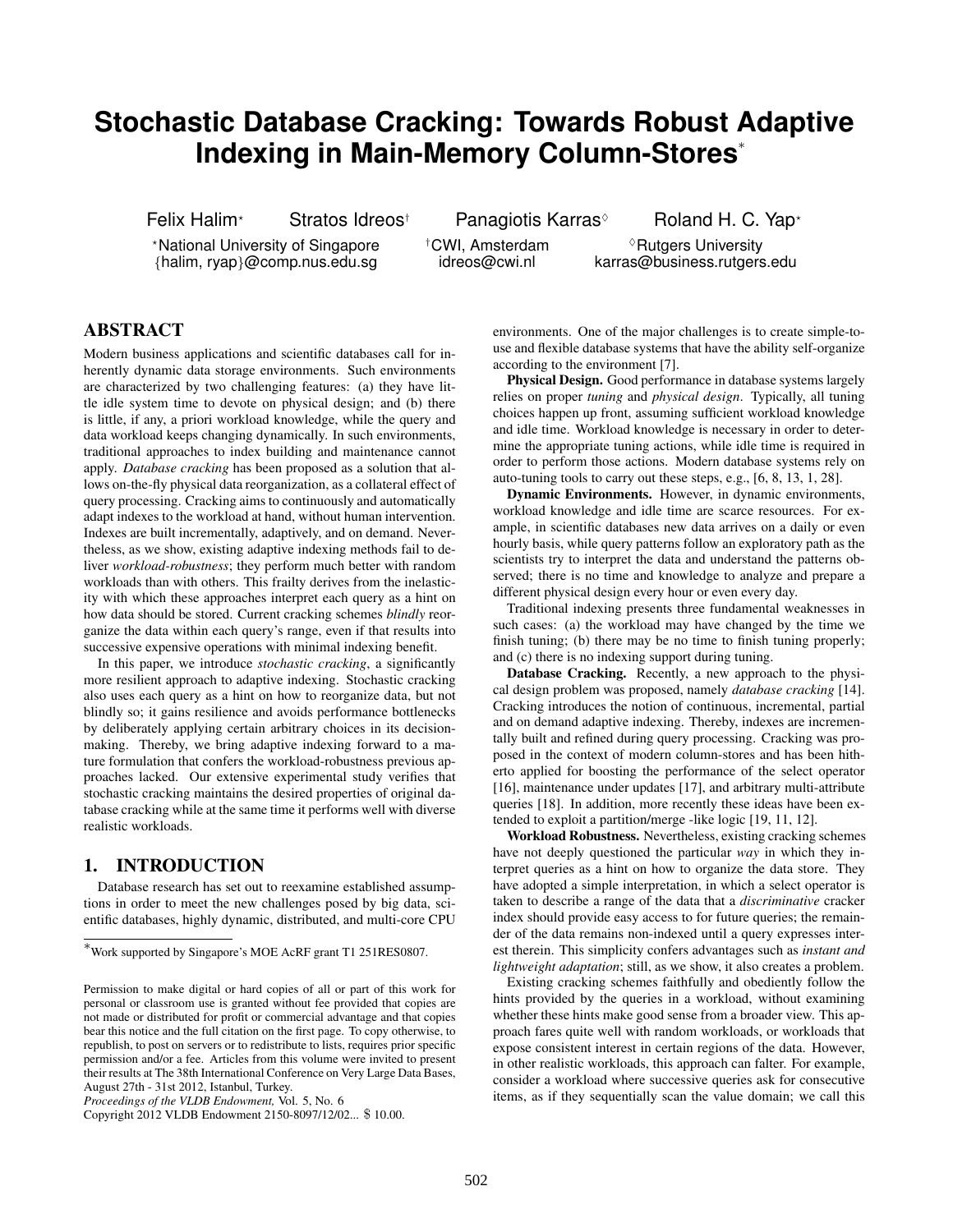workload pattern *sequential*. Applying existing cracking methods on this workload would result into repeatedly reorganizing large chunks of data with every query; yet this expensive operation confers only a minor benefit to subsequent queries. Thus, existing cracking schemes fail in terms of *workload robustness*.

Such a workload robustness problem emerges with any workload that focuses in a specific area of the value domain at a time, leaving (large) unindexed data pieces that can cause performance degradation if queries touch this area later on. Such workloads occur in exploratory settings; for example, in scientific data analysis in the astronomy domain, scientists typically "scan" one part of the sky at a time through the images downloaded from telescopes.

A natural question regarding such workloads is whether we can anticipate such access patterns in advance; if that were the case, we would know what kind of indexes we need, and adaptive indexing techniques would not be required. However, this may not always be the case; in exploratory scenarios, the next query or the next batch of queries typically depends on the kind of answers the user got for the previous queries. Even in cases where a pattern can be anticipated, the benefits of adaptive indexing still apply, as it allows for straightforward access to the data without the overhead of a priori indexing. As we will see in experiments with the data and queries from the Sloan Digital Sky Survey/SkyServer, by the time full indexing is still partway towards preparing a traditional full index, an adaptive indexing technique will have already answered  $1.6 * 10<sup>5</sup>$  queries. Thus, in exploratory scenarios such as scientific databases [15, 20], it is critical to assure such a *quick* gateway to the data in a robust way that works with *any* kind of workload.

Overall, the workload robustness requirement is a major challenge for future database systems [9]. While we know how to build well-performing specialized systems, designing systems that perform well over a broad range of scenarios and environments is significantly harder. We emphasize that this workload robustness imperative does not imply that a system should perform all conceivable tasks efficiently; it is accepted nowadays that "one size does not fit all" [26]. However, it does imply that a system's performance should not deteriorate after changing a minor detail in its input or environment specifications. The system should maintain its performance and properties when faced with such changes. The whole spectrum of database design and architecture should be reinvestigated with workload robustness in mind [9], including, e.g., optimizer policies and low-level operator design.

Contributions. In this paper, we design cracking schemes that satisfy the workload-robustness imperative. To do so, we reexamine the underlying assumptions of existing schemes and propose a significantly more resilient alternative. We show that original cracking relies on the *randomness* of the workloads to converge well; we argue that, to succeed with non-random workloads, cracking needs to introduce randomness on its own. Our proposal introduces arbitrary and random, or *stochastic*, elements in the cracking process; each query is still taken as a hint on how to reorganize the data, albeit in a *lax* manner that allows for reorganization steps not explicitly dictated by the query itself. While we introduce such auxiliary actions, we also need to maintain the lightweight character of existing cracking schemes. To contain the overhead brought about by stochastic operations, we introduce *progressive* cracking, in which a single cracking action is completed *collaboratively* by multiple queries instead of a single one. Our experimental study shows that stochastic cracking preserves the benefits of original cracking schemes, while also expanding these benefits to a large variety of realistic workloads on which original cracking fails.

Organization. Section 2 provides an overview of related work and database cracking. Then, Section 3 motivates the problem



#### Figure 1: Cracking a column.

through a detailed evaluation of original cracking, exposing its weaknesses under certain workloads. Section 4 introduces stochastic cracking, while Section 5 presents a thorough experimental analysis. Sections 6 and 7 discuss future work and conclude the paper.

## 2. RELATED WORK

Here, we briefly recap three approaches to indexing and tuning: offline analysis, online analysis, and the novel cracking approach.

Offline Analysis. Offline analysis or *auto-tuning* tools exist in every major database product. They rely on the what-if analysis paradigm and close interaction with the system's query optimizer [6, 8, 13, 1, 28]. Such approaches are non-adaptive: they render index tuning distinct from query processing operations. They first monitor a running workload and then decide what indexes to create or drop based on the observed patterns. Once a decision is made, it affects all key ranges in an index, while index tuning and creation costs impact the database workload as well. Unfortunately, one may not have sufficient workload knowledge and/or idle time to invest in offline analysis in the first place. Furthermore, with dynamic workloads, any offline decision may soon become invalid.

Online Analysis. Online analysis aims to tackle the problem posed by such dynamic workloads. A number of recent efforts attempt to provide viable online indexing solutions [5, 24, 4, 21]. Their main common idea is to apply the basic concepts of offline analysis online: the system monitors its workload and performance while processing queries, probes the need for different indexes and, once certain thresholds are passed, triggers the creation of such new indexes and possibly drops old ones. However, online analysis may severely overload individual query processing during index creation. Approaches such as soft indexes [21] try to exploit the scan of relevant data (e.g., by a select operator) and send this data to a full-index creation routine at the same time. This way, data to be indexed is read only once. Still, the problem remains that creating *full* indexes significantly penalizes individual queries.

Database Cracking. The drawbacks of offline and online analysis motivate *adaptive indexing*, the prime example of which is *database cracking* [14]. Database cracking pioneered the notion of continuously and incrementally building and refining indexes as part of query processing; it enables efficient adaptive indexing, where index creation and optimization occur collaterally to query execution; thus, only those tables, columns, and key ranges that are queried are being optimized. The more often a key range is queried, the more its representation is optimized. Non-queried columns remain non-indexed, and non-queried key ranges are not optimized.

Selection Cracking. We now briefly recap *selection cracking* [16]. The main innovation is that the physical data store is continuously changing with each incoming query *q*, using *q as a hint on how data should be stored*. Assume a query requests *A<*10. In response, a cracking DBMS clusters all tuples of *A* with *A<*10 at the beginning of the respective column *C*, while pushing all tuples with  $A \ge 10$  to the end. A subsequent query requesting  $A \ge v_1$ ,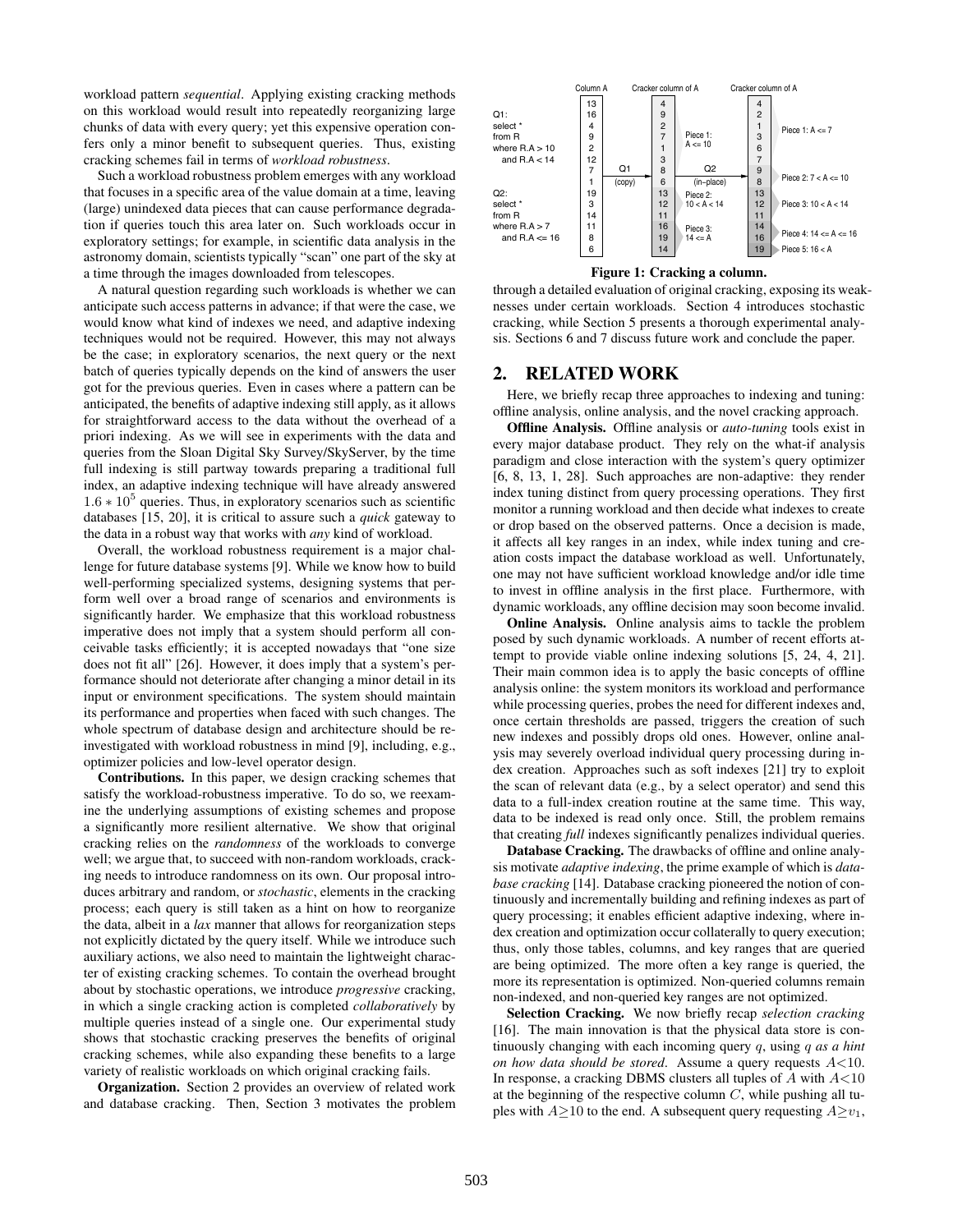where  $v_1 \geq 10$ , has to search and crack only the last part of *C* where values  $A \ge 10$  reside. Likewise, a query that requests  $A \lt v_2$ , where  $v_2$ <10, searches and cracks only the first part of *C*. All crack actions happen as part of the query operators, requiring no external administration. Figure 1 shows an example of two queries cracking a column using their selection predicates as the partitioning bounds. Query Q1 cuts the column in three pieces and then Q2 enhances this partitioning more by cutting the first and the last piece even further, i.e., where its low and high bound fall. Each query has collected its qualifying tuples in a contiguous area.

Cracking gradually improves data access, eventually leading to a significant speed-up in query processing [16, 18], even during updates [17]; as it is designed over a column-store it is applied at the attribute level; a query results in reorganizing the referenced column(s), not the complete table; it is propagated across multiple columns on demand, depending on query needs with *partial sideways cracking* [18], whereby pieces of cracker columns are dynamically created and deleted based on storage restrictions.

*Adaptive merging* [11, 12], extends cracking to adopt a partition/merge-like logic with active sorting steps; while original cracking can be seen as an incremental quicksort, adaptive merging can be seen as an incremental external merge sort. More recently, [19] studied the broader space of adaptive indexing; it combines insights from both cracking [16] and adaptive merging [11, 12], to devise adaptive indexing algorithms (from very active to very lazy) that improve over both these predecessors.

The benchmark proposed in [10] discusses the requirements for adaptive indexing; (a) lightweight initialization, i.e., low cost for the first few queries that trigger adaptation; and (b) as fast as possible convergence to the desired performance. Initialization cost is measured against that of a full scan, while desired performance is measured against that of a full index. A good adaptive indexing technique should strike a balance between those two conflicting parameters [10, 19]. We follow these guidelines in this paper as well.

To date, all work on cracking and adaptive indexing has focused on main memory environments; persistent data may be on disk but the working data set for a given query (operator in a column-store) should fit in memory for efficient query processing. In addition, the partition/merge-like logic introduced in [19, 11, 12] can be exploited for external cracking.

The basic underlying physical reorganization routines remain unchanged in all cracking work; therefore, for ease of presentation, we develop our work building on the original cracking example. In Section 5, we show that its effect remains the same in the more recent adaptive indexing variants [19].

Column-Stores. Database cracking relies on a number of modern column-store design characteristics. Column-stores store data one column at a time in fixed-width dense arrays [22, 27, 3]. This representation is the same both on disk and in memory and allows for efficient physical reorganization of arrays. Similarly, columnstores rely on bulk and vector-wise processing. Thus, a select operator typically processes a single column in vector format at once, instead of whole tuples one at a time. In effect, cracking performs all physical reorganization actions efficiently in one go over a column. For example, the cracking select operator physically reorganizes the proper pieces of a column to bring all qualifying values in a contiguous area and then returns a view of this area as the result.

## 3. THE PROBLEM

In this section, we analyze the properties of database cracking and its performance features. We demonstrate its adaptation potential but also its workload robustness deficiency.

Cracking Features. The main power of original database cracking is its ability to self-organize automatically and at low cost.

The former feature (automatic self-organization) is crucial because with automatic adaptation, no special decision-making is required as to when the system should perform self-organizing actions; the system self-organizes *continuously* by default. Apart from conferring benefits of efficiency and administrator-free convenience in workload analysis, automatic self-organization also brings instant, online adaptation in response to a changing workload, without delays. In effect, there is no performance penalty due to having an unsuitable physical design for a prolonged time period.

The latter feature (low cost) is also a powerful property that sets cracking apart from approaches such as online indexing. This property comes from the ability to provide incremental and partial indexing integrated in an efficient way *inside* the database kernel.

Cracking Continuous Adaptation. As we have seen in the example of Figure 1, cracking feeds from the select operator, using the selection predicates to drive the way data is stored. After each query, data is clustered in a way such that the qualifying values for the respective select operator are in a contiguous area. The more the queries processed, the more the knowledge and structure introduced; thus, cracking continuously adapts to the workload.

Cracking Cost. Let us now discuss the cost of cracking, i.e., the cost to run the select operator, which includes the cost of identifying what kind of physical reorganizations are needed and performing such reorganizations.

A cracking DBMS maintains indexes showing which piece holds which value range, in a tree structure; original cracking uses AVLtrees [16]. These trees are meant to maintain small depth by restricting the number of entries (or the minimum size of a cracking piece); thus, the cost of reorganizing data becomes the dominant part of the whole cracking cost. We can concretely identify this cost as the amount of data the system has to touch for every query, i.e., the number of tuples cracking has to analyze during a select operator. For example, in Figure 1 *Q*1 needs to analyze all tuples in the column in order to achieve the initial clustering, as there is no prior knowledge about the structure of the data. The second query, *Q*2, can exploit the knowledge gained by *Q*1 and avoid touching part of the data. With *Q*1 having already clustered the data into three pieces, *Q*2 needs to touch only two of those, namely the first and third piece. That is because the second piece created by *Q*1 already qualifies for *Q*2 as well.

Generalizing the above analysis, we infer that, with such range queries (select operators), cracking needs to analyze at most two (*end*) pieces per query, i.e., the ones intersecting with the query's value range boundaries. As more pieces are created by every query that does not find an exact match, pieces become smaller.

Basic Cracking Performance. Figure 2(a) shows a performance example where cracking (Crack) is compared against a full indexing approach (Sort), in which we completely sort the column with the first query. The data consists of  $10^8$  tuples of unique integers, while the query workload is completely random (the ranges requested have a fixed selectivity of 10 tuples per query but the actual bounds requested are random). This scenario assumes a dynamic environment where there is no workload knowledge or idle time in order to pre-sort the data, i.e., our very motivating example for adaptive indexing. As Figure 2(a) shows, once the data is sorted with the first query, from then on performance is extremely fast as we only need to perform a binary search over the sorted column to satisfy each select operator request. Nevertheless, the problem is that we overload the first query. On the other hand, Crack continuously improves performance without penalizing individual queries. Eventually, its performance reaches the levels of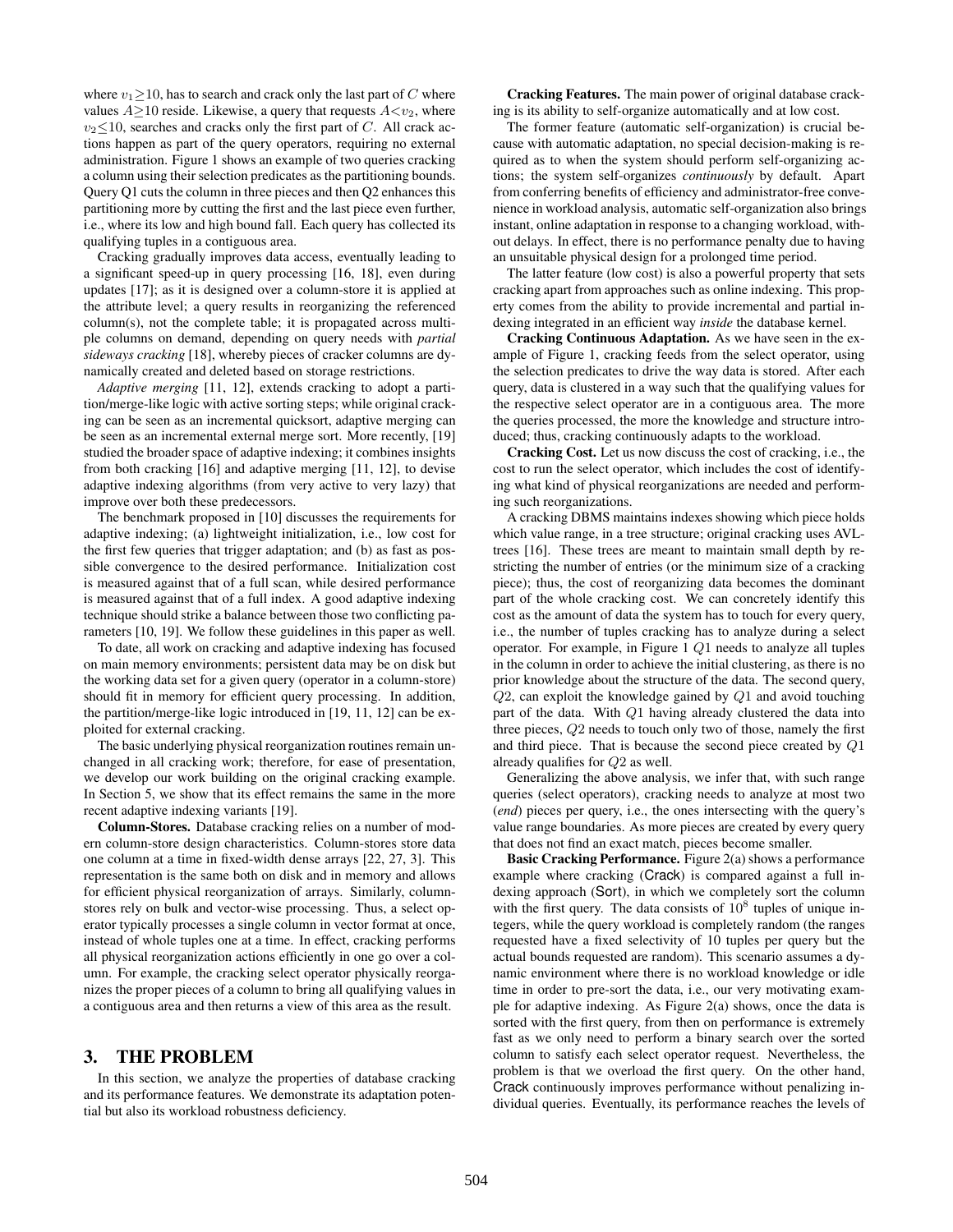

Figure 2: Basic cracking performance. Per query costs (a,b). Cumulative costs (c,d). Tuples touched (e).

Sort. We also compare against a plain Scan approach where data is always completely scanned. Naturally, this has a stable behavior; interestingly, Crack does not significantly penalize any query more than the default Scan approach. We emphasize that while Crack and Sort can simply return a view of the (contiguous) qualifying tuples, Scan has to materialize a new array with the result.

Ideal Cracking Costs. The ideal performance comes when analyzing fewer tuples. Such a disposition is workload-dependent; it depends not only on the nature of queries posed but also on the *order* in which they are posed. As in the analysis of the quicksort algorithm, Crack achieves the best-case performance (assuming a full column is relevant for the total workload) if each query cracks a piece of the column in exactly two half pieces: the first query splits the column in two equally sized pieces; the second and third query split it in four equal pieces, and so on, resulting in a uniform clustering of the data and gradual improvement of access patterns.

A Non-ideal Workload. If we relax the above ideal workload assumption and consider arbitrary query sequences, it is easy to see that, in the general case, the same cumulative pattern holds; the more queries we have seen in the past, the more chances we have to improve performance in the future, as we keep adding knowledge to the crack columns regardless of the exact query pattern. However, the *rate* at which performance improves crucially depends on the query pattern and order. Depending on the query sequence, performance might improve more quickly or slowly in terms of the number of queries needed to achieve a certain performance level.

Let us give a characteristic example through a specific realistic workload. Assume what we call a *sequential* workload, i.e., a workload where every query requests a range which follows the preceding one in a sequence. Say the value domain for a given column *A* is [0, 100], and the first query requests  $A < 1$ , the second query requests  $A < 2$ , the third  $A < 3$ , and so on. Figure 7 shows an example of such a sequential workload among many others. If we assume that the column has *N* tuples with unique integers, then the first query will cost *N* comparisons, the second query will cost  $N-1$ , the third  $N-2$  and so on, causing such a workload to exhibit a very slow adaptation rate. By contrast, in the ideal case where the first query splits the column into two equal parts, the second query already had a reduced cost of *N/*2 comparisons.

Figure 2(b) shows the results with such a workload. As in Figure 2(a), we test Crack against Scan and Sort. The setup is exactly the same as before, i.e., the data in the column, the initial status, and the query selectivity are the same as in the experiment for Figure 2(a); the only difference is that this time queries follow the sequential workload. We observe that Sort and Scan are not affected by the kind of workload tested; their behavior with random and sequential workloads do not deviate significantly from each other. This is not surprising, as the Scan will always scan *N* tuples no matter the workload, while the full indexing approach will always pay for the

complete sort with the first query and then exploit binary search. A slight improvement observed in the Scan performance is due to the short-circuiting in the if statement checking for the requested range. Likewise, there is slight improvement for the Sort strategy after the first query due to caching effects of the binary search in successive short ranges. By contrast, Figure 2(b) clearly shows that Crack fails to deliver the performance improvements seen for the random workload in Figure 2(a). Now its performance does not outperform that of Scan, whereas with the random workload performance improved significantly already after a handful of queries.

To elaborate on this result, Figure 2(e) shows the number of tuples each cracking query needs to touch with these two workloads. With the sequential workload, Crack touches a large number of tuples, which falls only negligibly as new queries arrive, whereas with the random workload the number of touched tuples drops swiftly after only a few queries. With less data to analyze, performance improves rapidly.

Figures 2(c) and (d) present the results of the same two experiments using a different metric, i.e., cumulative response time. Significantly, with the random workload, even after  $10<sup>4</sup>$  queries, Sort has still not amortized its initialization overhead over Crack. This result shows the principal advantage of database cracking: its lightweight adaptation. However, once we move to the sequential workload, this key benefit is lost; for the first several thousand queries Crack behaves quite similarly to Scan, while Sort amortizes its initialization cost after only 100 queries.

To sum up, while original cracking gives excellent adaptive performance with a random workload, it can at best match the performance of Scan with a pathological, yet realistic, workload.

# 4. STOCHASTIC CRACKING

Having discussed the problem, we now present our proposal in a series of incrementally more sophisticated algorithms that aim to achieve the desired workload robustness while maintaining the adaptability of existing cracking schemes.

The Source of the Problem. In Section 3, we have shown that the cost of a query (select operator) with cracking depends on the amount of data that needs to be analyzed for physical reorganization. The sequential workload which we have used as an example to demonstrate the weakness of original cracking, forces cracking to repeatedly analyze large data portions for consecutive queries.

This effect is due to the fact that cracking treats each query as a hint on how to reorganize data in a *blinkered* manner: it takes each query as a literal instruction on what data to index, without looking at the bigger picture. It is thanks to this literalness that cracking can instantly adapt to a random workload; yet, as we have shown, this literal character can also be a liability. With a non-ideal workload, strictly adhering to the queries and reorganizing the array so as to collect the query result, and only that, in a contiguous area, amounts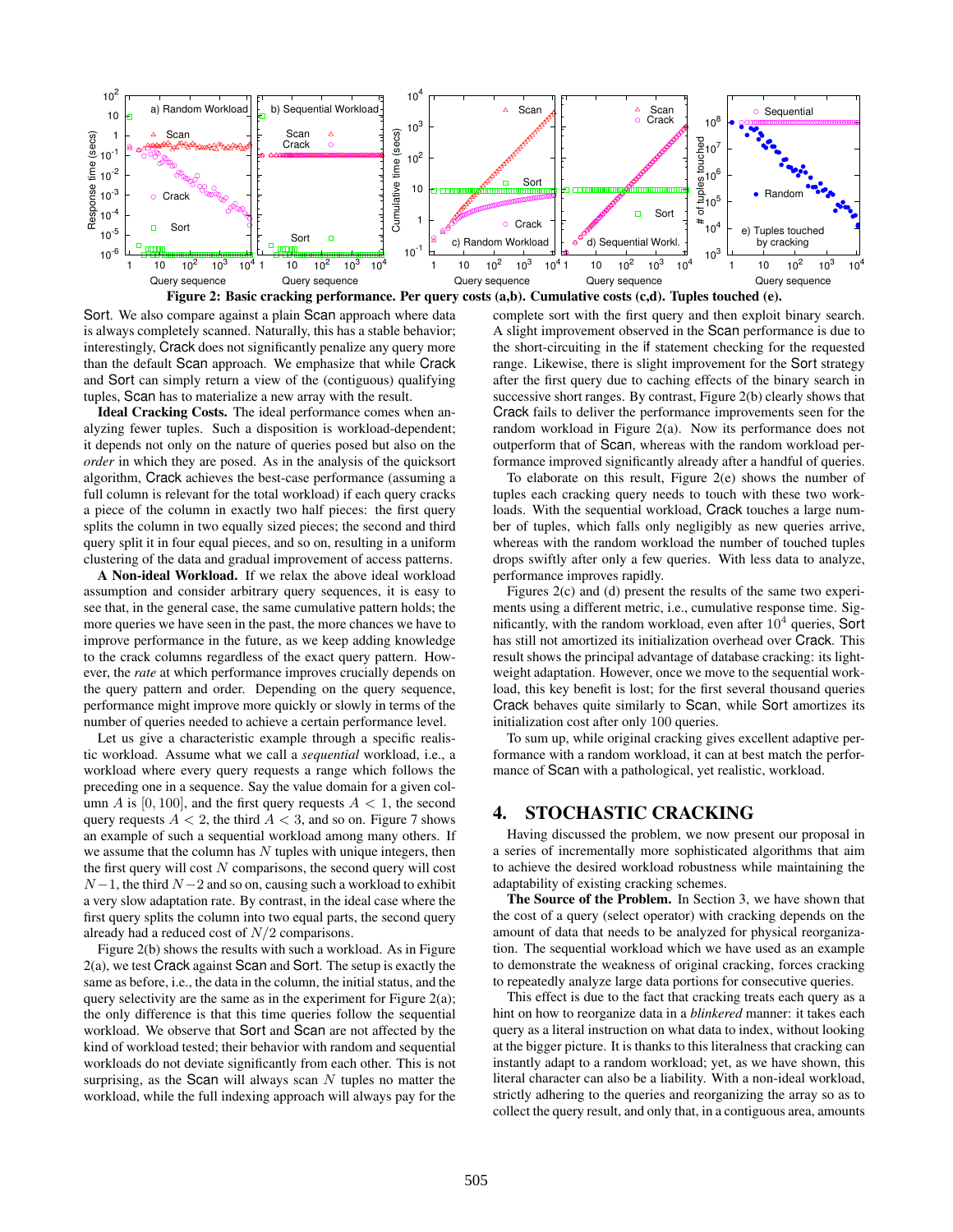to an inefficient quicksort-like operation; small successive portions of the array are clustered, one after the other, while leaving the rest of the array unaffected. Each new query, having a bound inside the unindexed area of the array, reanalyzes this area all over again.

The Source of the Solution. To address this problem, we venture to drop the strict requirement in original cracking that each individual query be literally interpreted as a re-organization suggestion. Instead, we want to force reorganization actions that are not strictly driven by what a query requests, but are still beneficial for the workload at large.

To achieve this outcome, we propose that reorganization actions be *partially* driven by what queries want, and *partially* arbitrary in character. We name the resulting cracking variant *stochastic*, in order to indicate the arbitrary nature of some of its reorganization actions. We emphasize that our new variant should not totally forgo the *query-driven* character of original cracking. An extreme stochastic cracking implementation could adopt a totally arbitrary approach, making random reorganizations along with each query (we discuss such naive cracking variants in Section 5). However, such an approach would discard a feature of cracking that is worth keeping, namely the capacity to adapt to a workload without significant delays. Besides, as we have seen in Figure 2(a), cracking barely imposes any overhead over the default scan approach; while the system adapts, users do not notice significantly slower response times; they just observe faster reaction times later. Our solution should maintain this lightweight property of original cracking too.

Our solution is a sophisticated intermediary between totally querydriven and totally arbitrary reorganization steps performed with each query. It maintains the lightweight and adaptive character of existing cracking, while extending its applicability to practically any workload. In the rest of this section, we present techniques that try to strike a balance between (a) adding auxiliary reorganization steps with each query, and (b) remaining lightweight enough so as not to significantly (if at all) penalize individual queries.

Stochastic Cracking Algorithms. All our algorithms are proposed as replacements for the original cracking physical reorganization algorithm [16]. From a high level point of view, nothing changes, i.e., stochastic cracking maintains the design principles for cracking a column-store. As in original cracking [16], in stochastic cracking the select operator physically reorganizes an array that represents a single attribute in a column-store so as to introduce range partitioning information. Meanwhile, a tree structure maintains structural knowledge, i.e., keeps track of which piece of the clustered array contains which value range. As new queries arrive, the select operators therein trigger cracking actions. Each select operator requests for a range of values on a given attribute (array) and the system reacts by physically reorganizing this array, if necessary, and collecting all qualifying tuples in a continuous area. The difference we introduce with stochastic cracking is that, instead of passively relying on the workload to stipulate the *kind* and *timing* of reorganizations taking place, it exercises more control over these decisions.

Algorithm DDC. Our first algorithm, the *Data Driven Center* algorithm (DDC), exercises its own decision-making without using random elements; we use it as a baseline for the subsequent development of its genuinely stochastic variants. The motivation for DDC comes from our analysis of the ideal cracking behavior in Section 3; ideally, each reorganization action should split the respective array piece in *half*, in a quicksort-like fashion. DDC *recursively* halves relevant pieces on its way to the requested range, introducing several new pieces with each new query, especially for the first queries that touch a given column. The term "*Center*" in its name denotes that it always tries to cut pieces in half.





The other component in its name, namely "*Data Driven*", contrasts it to the *query-driven* character of default cracking; if a query requests the range [*a, b*], default cracking reorganizes the array based on [*a, b*] regardless of the actual data. By contrast, DDC takes the data into account. Regardless of what kind of query arrives, DDC always performs specific data-driven actions, *in addition* to querydriven actions. The query-driven mentality is maintained, as otherwise the algorithm would not provide good adaptation.

Given a query in [*a, b*], DDC *recursively* halves the array piece where  $[a, b]$  falls, until it reaches a point where the size of the resulting piece is sufficiently small. Then, it cracks this piece based on  $[a, b]$ . As with original cracking, a request for  $[a, b]$  in an already cracked column will in general result in two requests/cracks; one for  $[a, )$  and one for  $($ ,  $b$   $]$  (as for Q2 in Fig. 1).

A high-level example for DDC is given in Figure 3. This figure shows the end result of a simplifying example of data reorganization with the various stochastic cracking algorithms that we introduce, as well as with original cracking. An array, initially uncracked, is queried for a value range in [low*,* high]. The initially uncracked array, as well as the separate pieces created by the various cracking algorithms, are represented by continuous lines. We emphasize that these are only *logical* pieces, since all values are still stored in a single array; however, cracking identifies (and incrementally indexes) these pieces and value ranges.

As Figure 3 shows, original cracking reorganizes the array solely based on [low*,* high], i.e., exactly what the query requested. On the other hand, DDC introduces more knowledge; it first cracks the array on c1, then on c2, and only then on [low*,* high]. The bound c1 represents the median that cuts the complete array into two pieces with equal number of tuples; likewise, c2 is the median that cuts the left piece into two equal pieces. Thereafter, the newly created piece is found to be small enough; DDC stops searching for medians and *cracks* the piece based on the query's request. For the sake of simplicity, in this example both low and high fall in the same piece and only two iterations are needed to reach a small enough piece size. In general, DDC keeps cutting in half pieces until the minimum allowed size is reached. In addition, the request for  $[low, high]$  is evaluated as two requests, one for each bound, as in general each of the two bounds may fall in a different piece.

Figure 4 gives the DDC algorithm. Each query, DDC(C,a,b), attempts to introduce at least two cracks: on *a* and on *b* on column *C*. At each iteration, it may introduce (at most  $log(N)$ ) further cracks. Function ddc crack describes the way DDC cracks for a value *v*. First, it finds the piece that contains the target value *v* (Lines 4-6). Then, it recursively splits this piece in half while the range of the remaining relevant piece is bigger than CRACK SIZE (Lines 7-11). Using order statistics, it finds the median *M* and partitions the array according to *M* in linear time (Line 9).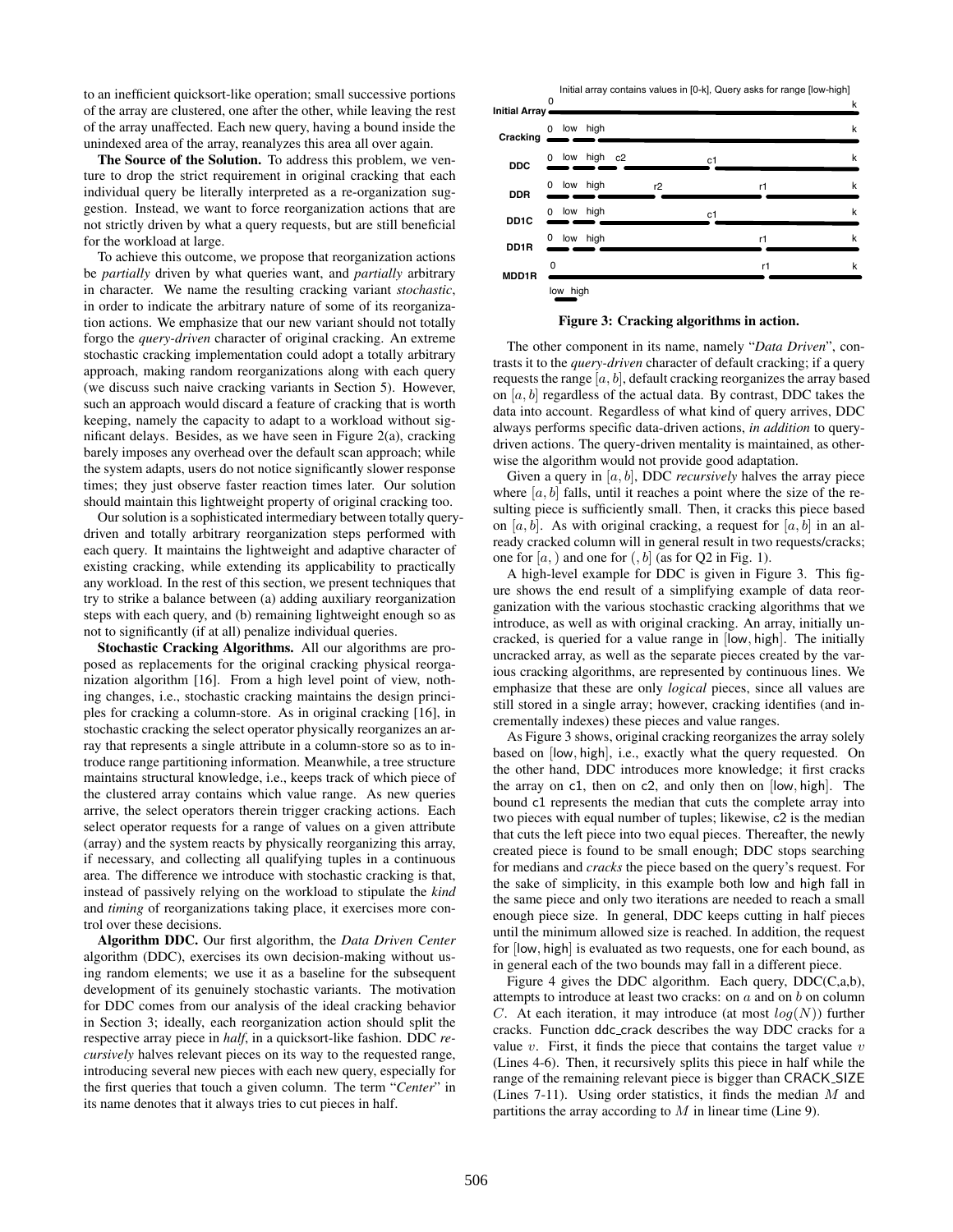For ease of presentation, we avoid the details of the medianfinding step in the pseudocode; the general intuition is that we keep reorganizing the piece until we hit the median, i.e., until we create two equal-sized pieces. At first, we simply cut the value *range* in half and try to crack based on the presumed median. Thereafter, we continuously adjust the bounds until we hit the correct median. The median-finding problem is a well-studied problem in computer science, with approaches such as BFPRT [2] providing linear complexity. We use the Introselect algorithm [23], which provides a good worst-case performance by combining quickselect with BF-PRT. After the starting piece has been split in half, we choose the half-piece where  $v$  falls (Lines 10-11). If that new piece is still large, we keep halving, otherwise we proceed with regular cracking on *v* and return the final index position of *v* (Lines 12-13).

In a nutshell, DDC introduces several data-driven cracks until the target piece is small enough. The rationale is that, by halving pieces, we *contain* the cases unfavorable to cracking (i.e., the repeated scans) to small pieces. Thus, the repercussions of such unfavorable cases become negligible. We found that the size of L1 cache as piece size threshold provides the best overall performance.

Still, DDC is also query-driven, as it introduces those cracks only on its path to find the requested values. As seen in Lines 7-11 of Figure 4, it recursively cracks those pieces that contain the requested bound, leaving the rest of the array unoptimized until some other query probes therein. This logic follows the original cracking philosophy, while inseminating it with data-driven elements for the sake of workload robustness. We emphasize that DDC preserves the original cracking interface and column-store requirements; it performs the same task, but adds extra operations therein. As Figure 3 shows, DDC collects all qualifying tuples in a piece of [low, high], as original cracking does.

Algorithm DDR. The DDC algorithm introduced several of the core features and philosophy of stochastic cracking, without employing randomness. The type of auxiliary operations employed by DDC are center cracks, always pivoted on a piece's median for optimal partitioning. However, finding these medians is an expensive and data-dependent operation; it burdens individual queries with high and unpredictable costs. As discussed in Section 3, it is critical for cracking, and any adaptive indexing technique, to achieve a low initialization footprint. Queries should not be heavily, if at all, penalized while adapting to the workload. Heavily penalizing a few queries would defeat the purpose of adaptation [10].

Original cracking achieves this goal by performing partitioning and reorganization following only what queries ask for. Still, we have shown that this is not enough when it comes to workload robustness. The DDC algorithm does more than simply following the query's request and thus introduces extra costs. The rest of our algorithms try to strike a good tradeoff between the auxiliary knowledge introduced per query and the overhead we pay for it.

Our first step in this direction is made with the *Data Driven Random* algorithm (DDR), which introduces random elements in its operation. DDR differs from DDC in that it relaxes the requirement that a piece be split exactly in half. Instead, it uses *random* cracks, selecting random pivots until the target value *v* fits in a piece smaller than the threshold set for the maximum piece size. Thus, DDR can be thought of as a single-branch quicksort. Like quicksort, it splits a piece in two, but, unlike quicksort, it only recurses into one of the two resulting pieces. The choice of that piece is again query-driven, determined by where the requested values fall.

Figure 3 shows an example of how DDR splits an array using initially a random pivot r1, then recursively splits the new left piece on a random pivot r2, and finally cracks based on the requested value range to create piece [low*,* high]. Admittedly, DDR creates less

#### Algorithm DDC(*C, a, b*)

- Crack array *C* on bounds *a*, *b*.
- 1.  $positionLow = ddc\_crack(C, a)$
- 2.  $positionHigh = ddc\_crack(C, b)$
- 3. *result* = createView(*C*,*positionLow, positionHigh*)

#### **function** ddc\_crack $(C, v)$

- 4. Find the piece *P iece* that contains value *v*
- 5. *pLow* = *P iece*.firstPosition()
- 6. *pHgh* = *P iece*.lastPosition()
- 7. while  $(pHgh pLow > \text{CRACK\_SIZE})$
- 8.  $p\mathit{Middle} = (p\mathit{Low} + p\mathit{Hgh}) / 2;$
- 9. Introduce crack at  $p Middle$ <br>10. **if**  $(v < C[nMiddel]) pHalf$
- $\textbf{if} (v < C[p Middle]) pHgh = p Middle$
- 11. **else**  $pLow = p Middle$
- 12.  $position = \text{crack}(C[pLow, pHgh], v)$ <br>13.  $result = position$ 
	- 13. *result*=*position*

#### Figure 4: The DDC algorithm.

well-chosen partitions that DDC. Nevertheless, in practice, DDR makes substantially less effort to answer a query, since it does not need to find the correct medians as DDC does, while at the same time it does add auxiliary partitioning information in its randomized way. In a worst-case scenario, DDR may get very unlucky and degenerate to  $O(N^2)$  cost; still, it is expected that in practice the randomly chosen pivots will quickly lead to favorable piece sizes.

Algorithms DD1C and DD1R. By recursively applying more and more reorganization, both DDC and DDR manage to introduce indexing information that is useful for subsequent queries. Nevertheless, this recursive reorganization may cause the first few queries in a workload to suffer a considerably high overhead in order to perform these auxiliary operations. As we discussed, an adaptive indexing solution should keep the cost of initial queries low [10]. Therefore, we devise two variants of DDC and DDR, which eschew the recursive physical reorganization. These variants perform *at most one* auxiliary physical reorganization. In particular, we devise algorithm DD1C, which works as DDC, with the difference that, after cutting a piece in half, it simply cracks the remaining piece where the requested value is located regardless of its size. Likewise, algorithm DD1R works as DDR, but performs only one random reorganization before it resorts to plain cracking.

DD1C corresponds to the pseudocode description in Figure 4, with the modification that the while statement in Line 7 is replaced by an if statement. Figure 3 shows a high-level example of DD1C and DD1R in action. The figure shows that DD1C cuts only the first piece based on bound c1 and then cracks on [low*,* high]; likewise, DD1R uses only one random pivot r1. In both cases, the extra steps of their fully recursive siblings are avoided.

Algorithm MDD1R. Algorithms DD1C and DD1R try to reduce the initialization overhead of their recursive siblings by performing only one auxiliary reorganization operation, instead of multiple recursive ones. Nevertheless, even this one auxiliary action can be visible in terms of individual query cost, especially for the first query or the first few queries in a workload sequence. That is so because the first query will need to crack the whole column, which for a new workload trend will typically be completely uncracked.

Motivated to further reduce the initialization cost, we devise algorithm MDD1R, where "M" stands for *materialization*. This algorithm works like DD1R, with the difference being that it does *not* perform the final cracking step based on the query bounds. Instead, it materializes the result in a new array.

DD1R and DD1C perform two cracking actions: (1) one for the center or random pivot cracking and (2) one for the query bounds. In contrast, regular cracking performs a single cracking action, only based on the query bounds. Our motivation for MDD1R is to reduce the stochastic cracking costs by eschewing the final cracking operation. Prudently, we do not do away with the random cracking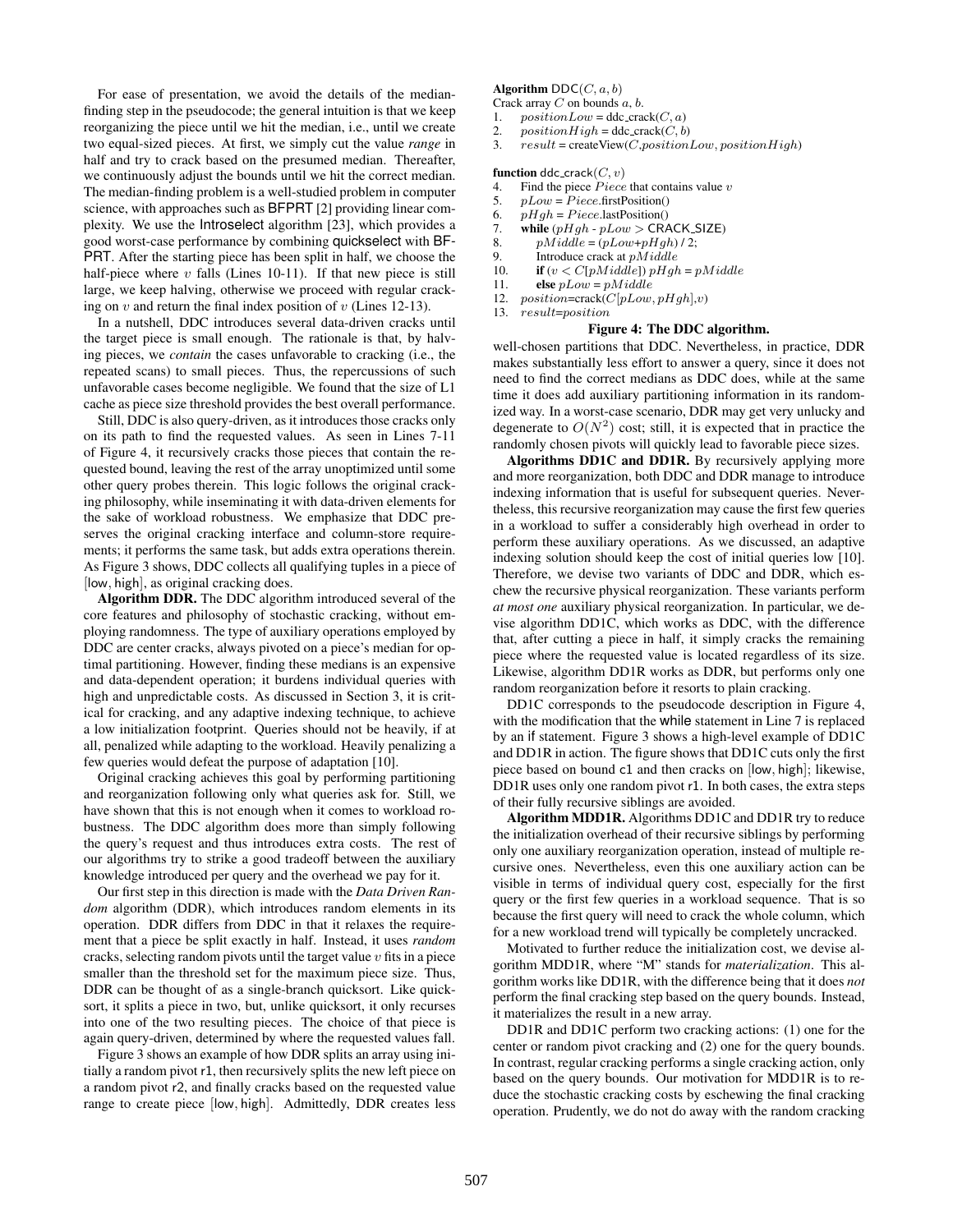Algorithm MDD1R(*C, a, b*)

Crack array *C* on bounds *a, b*.

- 1. Find the piece *P*1 that contains value *a*
- 2. Find the piece *P*2 that contains value *b*
- 3. if  $(P1 == P2)$
- 4.  $result = split\_and\_materialize(P1, a, b)$ <br>5. **else**
- else
- 6.  $res1 = \text{split\_and\_materialize}(P1, a, b)$
- 7.  $res2 = \text{split\_and\_materialize}(P2, a, b)$
- 8.  $view = \text{createView}(C, P1.lastPos+1, P2.firstPos-1)$
- 9. *result* = concat(*res*1*, view, res*2)

function split and materialize(Piece,a,b)

10. *L*=Piece.firstPosition 11. *R*=Piece.lastPosition 12.  $result = newArray()$ <br>13.  $X = CIL + rand()%$  $X = C[L + \text{rand}(1\% (R-L+1)]$ 14. while  $(L \le R)$ <br>15. while  $(L \le R)$ while  $(L \leq R$  and  $C[L] \leq X$ ) 16. **if**  $(a \le C[L] \&c\in C[L] \le b)$  *result.Add*(*C*[*L*]) <br>17.  $L = L + 1$ 17.  $L = L + 1$ <br>18 while  $(L < 1$ while ( $L \leq R$  and  $C[R] \geq X$ ) 19. **if**  $(a \leq C[R] \& C[R] \leq b) \text{ result}. Add(C[R])$ 20.  $R = R - 1$ <br>21. **if**  $(L < R)$  sy if  $(L < R)$  swap $(C[L], C[R])$ 22. Add crack on *X* at position *L*

#### Figure 5: The MDD1R algorithm.

action, as this is the one that we have introduced aiming to achieve workload robustness. Thus, we drop the cracking action that follows the query bounds. However, we still have to answer the current query (select operator). Therefore, we choose to materialize the result in a new array, just like a plain (non-cracking) select operator does in a column-store. To perform this materialization step efficiently, we integrate it with the random cracking step: we detect and materialize qualifying tuples *while* cracking a data piece based on a random pivot. Otherwise, we would have to do a second scan after the random crack, incurring significant extra cost. Besides, we materialize only when necessary, i.e., we avoid materialization altogether when a query exactly matches a piece, or when qualifying tuples do not exist at the end pieces.

Figure 3 shows high-level view of MDD1R in action. Notably, MDD1R performs the same random crack as DD1R, but does not perform the query-based cracking operation as DD1R does; instead, it just materializes the result tuples. A pseudocode for the MDD1R algorithm is shown in Figure 5.

Figure 6 illustrates a more detailed example on a column that has already been cracked by a number of preceding queries. In general, the two bounds that define a range request in a select operator fall in two different pieces of an already cracked column. MDD1R handles these two pieces independently; it first operates solely on the leftmost piece intersecting with the query range, and then on the rightmost piece, introducing one random crack per piece. In addition, notice that the extra materialization is only *partial*, i.e., the middle qualifying pieces which are not cracked are returned as a view, while only any qualifying tuples from the end pieces need to be materialized. This example also highlights the fact that MDD1R does *not* forgo its query-driven character, even while it eschews query-based cracking per se; it still uses the query bounds to decide *where* to perform its random cracking actions. In other words, the choice of the pivots is random, but the choice of the pieces of the array to be cracked is query-driven.

We do a number of optimizations over the algorithm shown in Figure 5. For example, we reduce the number of comparisons by having specialized versions of the split\_and\_materialize method. For instance, a request on  $[a, b)$  where  $a$  and  $b$  fall in different pieces, *P*1 and *P*2, will result in two calls, one in *P*1 only, checking for  $v > a$ , and one on *P*2 only, checking for  $v \leq b$ .



Figure 6: An example of MDD1R.

Progressive Stochastic Cracking. Our next algorithm, *Progressive* MDD1R (*PMDD1R*) is an even more incremental variant of MDD1R which further reduces the initialization costs. The rationale behind cracking is to build indexes incrementally, as a sequence of several small steps. Each such step is triggered by a single query, and brings about physical reorganization of a column. With PMDD1R we introduce the notion of *progressive* cracking; we take the idea of incremental indexing one step further, and extend it even at the individual cracking steps themselves. PMDD1R completes each cracking operation incrementally, in several partial steps; a physical reorganization action is completed by a sequence of queries, instead of just a single one.

In our design of progressive cracking, we introduce a restriction on the number of physical reorganization actions a single query can perform on a given piece of an array; in particular, we control the number of *swaps* performed to change the position of tuples.

The resulting algorithm is even more lightweight than MDD1R; like MDD1R, it also tries to introduce a single random crack per piece (at most two cracks per query) and materializes part of the result when necessary. The difference of PMDD1R is that it only *gradually* completes the random crack, as more and more queries touch (want to crack) the same piece of the column. For example, say a query  $q_1$  needs to crack piece  $p_i$ . It will then start introducing a random crack on *pi*, but will only complete part of this operation by allowing *x*% swaps to be completed; *q*<sup>1</sup> is fully answered by materializing all qualifying tuples in *pi*. Then, if a subsequent query  $q_2$  needs to crack  $p_i$  as well, the random crack initiated by  $q_1$ , *resumes* while executing *q*2. Thus, PMDD1R is a generalization of MDD1R; MDD1R is PMDD1R with allowed swaps  $x = 100\%$ .

We emphasize that the restrictive parameter of the number of swaps allowed per query can be configured as a percentage of the number of tuples in the current piece to be cracked. We will study the effect of this parameter later. In addition, progressive cracking occurs only as long as the targeted data piece is bigger than the L2 cache, otherwise full MDD1R takes over. This provision is necessary in order to avoid slow convergence; we want to use progressive cracking only on large array pieces where the cost of cracking may be significant; otherwise, we prefer to perform cracking as usual so as to reap the benefits of fast convergence.

Selective Stochastic Cracking. To further reduce the overhead of stochastic actions, we can *selectively eschew* stochastic cracking for some queries; such queries are answered using original cracking. One approach, which we call *FiftyFifty*, applies stochastic cracking 50% of the time, i.e., only every other query. Still, as we will see, this approach encounters problems due to its deterministic elements, which forsake the robust probabilistic character of stochastic cracking. We propose an enhanced variant, *FlipCoin*, in which the choice of whether to apply stochastic cracking or original cracking for a given query is itself a probabilistic one.

In addition to switching between original and stochastic cracking in a periodic or random manner, we also design a monitoring approach, *ScrackMon*. ScrackMon initiates query processing via original cracking but it also logs all accesses in pieces of a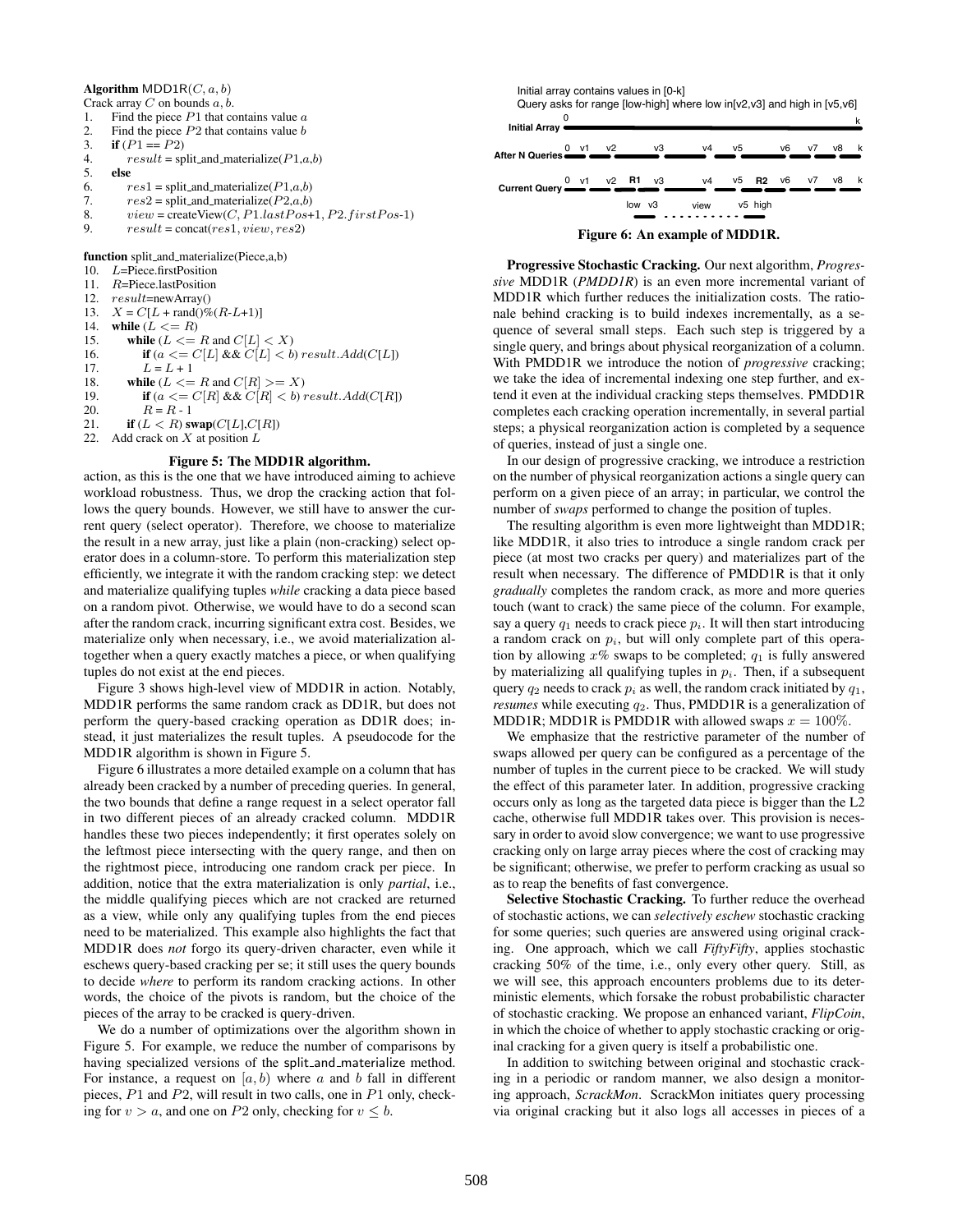

crack column. Each piece has a crack counter that increases every time this piece is cracked. When a new piece is created it inherits the counter from its parent piece. Once the counter for a piece *p* reaches a threshold *X*, then the next time ScrackMon uses stochastic cracking to crack *p*, while resetting its counter. This way, ScrackMon monitors all actions on individual pieces and applies stochastic cracking only when necessary and only on problematic data areas with frequent accesses.

Finally, an alternative selective stochastic cracking approach triggers stochastic cracking based on size parameters, i.e., switching from stochastic cracking to original cracking for all pieces in a column which become smaller than L1 cache; within the cache the cracking costs are minimized.

# 5. **EXPERIMENTAL ANALYSIS**  $\sqrt{\frac{1}{\text{Cumulative time for } 10^4 \text{ queries (secs). } X = \text{CRACT}}}$

In this section we demonstrate that Stochastic Cracking solves the workload robustness problem of original cracking.

We implemented all our algorithms in C++, using the C++ Standard Template Library for the cracker indices. All experiments ran on an 8-core hyper-threaded machine (2 Intel E5620 @2.4GHz) with 24GB RAM running CentosOS 5.5 (64-bit). As in past adaptive indexing work, our experiments are all main-memory resident, targeting modern main-memory column-store systems. We use several synthetic workloads as well as a real workload from the scientific domain. The synthetic workloads we use are presented in Figure 7. For each workload, the figure illustrates graphically and mathematically how a sequence of queries touch the attribute value domain of a single column.

Sequential Workload. In Section 3, we used the sequential workload as an example of a workload unfavorable for original cracking. We first study the behavior of Stochastic Cracking on the same workload, using exactly the same setup as in Section 3. Figure 9 shows the results. Each graph depicts the cumulative response time, for one or more of the Stochastic Cracking variants, over the query sequence, in logarithmic axes. In addition, each graph shows the plot for original cracking and full indexing (Sort) so as to put the results in perspective. For plain cracking and Sort, the performance is identical to the one seen in Section 3: Sort has a high initial cost and then provides good search performance, while original cracking fails to improve.

DDC and DDR. Figure 9(a) depicts the results for DDR and DDC. Our first observation is that both Stochastic Cracking variants manage to avoid the bottleneck that original cracking falls into.

They quickly improve their performance and converge to response times similar to those of Sort, producing a quite flat cumulative response time curve. This result demonstrates that, auxiliary reorganization actions can dispel the pathological effect of leaving large portions of the data array completely unindexed.

Comparing DDC and DDR to each other, we observe that DDR carries a significantly smaller footprint regarding its initialization costs, i.e., the cost of the first few queries that carry an adaptation overhead. In the case of DDC, this cost is significantly higher than that of plain cracking (we reiterate that the time axis is logarithmic). This drawback is due to the fact that DDC always tries to find medians and recursively cut pieces into halves. DDR avoids these costs as it uses random pivots instead. Thus, the cost of the first query with DDR is roughly twice faster than that of DDC, and much closer to that of plain cracking.

|                | Cumulative time for $10^4$ queries (secs). X=CRACK_AT |                  |     |     |                                                  |  |  |
|----------------|-------------------------------------------------------|------------------|-----|-----|--------------------------------------------------|--|--|
|                |                                                       |                  |     |     | Workload $X=L1/4$ $X=L1/2$ $X=L1$ $X=L2$ $X=3L2$ |  |  |
| Sequential 2.2 |                                                       | $\overline{2.2}$ | 2.2 | 7.8 | 54.7                                             |  |  |

Figure 8: Varying piece size threshold in DDC.

In order to demonstrate the effect of the piece size chosen as a threshold for Stochastic Cracking, the table in Figure 8 shows how it affects DDC. L1 provides the best option to avoid cracking actions deemed unnecessary; larger threshold sizes cause performance to degrade due to the increased access costs on larger uncracked pieces. For a threshold even bigger than L2, performance degrades significantly as the access costs are substantial.

DD1C and DD1R. Figure 9(b) depicts the behavior of DD1R and DD1C. As with the case of DDR and DDC, DD1R similarly outperforms DD1C by avoiding the costly median search.

Furthermore, by observing Graphs 9(a) and (b), we see that the more lightweight Stochastic Cracking variants (DD1R and DD1C) reduce the initialization overhead compared to their heavier counterparts (DDC and DDR). This is achieved by reducing the number of cracking actions performed with a single query. Naturally, this overhead reduction affects convergence, hence DDR and DDC (Figure 9(a)) converge very quickly to their best-case performance (i.e., their curves flatten) while DD1R and DD1C (Figure 9(b)) require a few more queries to do so (around 10). This extra number of queries depends on the data size; with more data, more queries are needed to index the array sufficiently well.

Notably, DD1R takes slightly longer than DD1C to converge, as it does not always select good cracking pivots, and thus subsequent queries may still have to crack slightly larger pieces than with DD1C. However, the initialization cost of DD1R is about four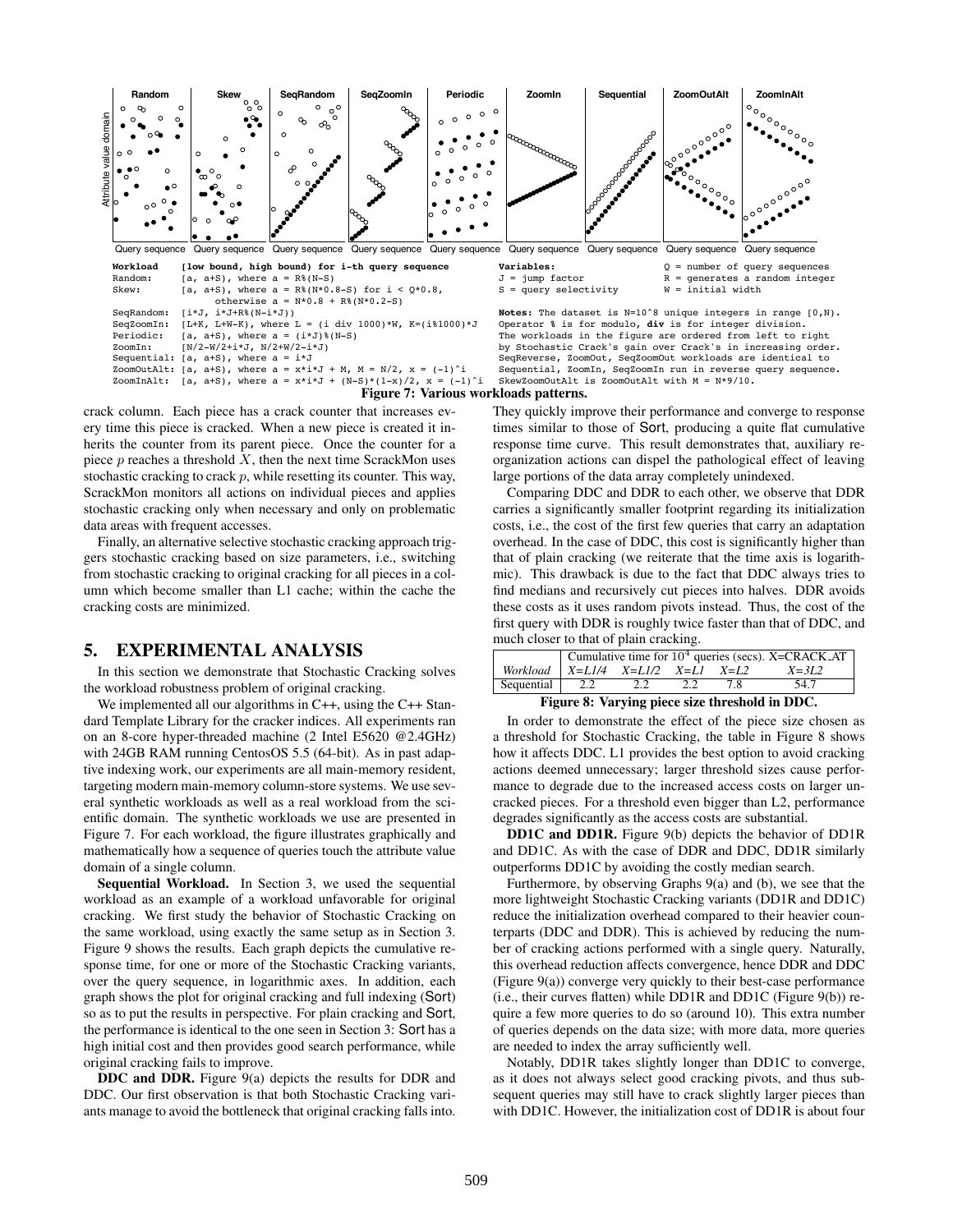

times less than that of DD1C, whereas the benefits of DD1C are only seen at the point where performance is anyway much better than the worst-case scan-based performance.

Progressive Stochastic Cracking. Figure 9(c) depicts the performance of progressive Stochastic Cracking, as a function of the amount of reorganization allowed. For instance, P10% allows for 10% of the tuples to be swapped per query. P100% is the same as MDD1R, imposing no restrictions. The more we constrain the amount of swaps per query in Figure 9(c), the more lightweight the algorithm becomes; thus, P1% achieves a first query performance similar to that of original cracking. Eventually (in this case, after 20 queries), the performance of P1% improves and then quickly converges (i.e., the curve flattens). The other progressive cracking variants obtain faster convergence as they impose fewer restrictions, hence their index reaches a good state much more quickly. Besides, especially in the case of the 10% variant, this relaxation of restrictions does not have a high impact on initialization costs. In effect, by imposing only a minimal initialization overhead, and without a need for workload knowledge or a priori idle time, progressive Stochastic Cracking can tackle this pathological workload.

Random Workload. We have now shown that Stochastic Cracking manages to improve over plain cracking with the sequential workload. Still, it remains to be seen whether it maintains the original cracking properties under a random workload as well.

Figure 10 repeats the experiment of Section 3 for the random workload, but adds Stochastic Cracking in the picture (while Scan is omitted for the sake of conciseness). The performance of plain cracking and Sort is as in Section 3; while Sort has a high initialization cost, plain cracking improves in an adaptive way and converges to low response times. Figure 10 shows that *all* our Stochastic Cracking algorithms achieve a performance similar to that of original cracking, maintaining its adaptability and good properties regarding initialization cost and convergence. Moreover, the more lightweight progressive Stochastic Cracking alternative approaches the performance of original cracking quite evenly. Original cracking is marginally faster during the initialization period, i.e., during the first few queries, when the auxiliary actions of Stochastic Cracking operate on larger data pieces, hence are more visible. However, this gain is marginal; with efficient integration of progressive stochastic and query-driven actions, we achieve the same adaptive behavior as with original cracking.

Varying Selectivity. The table in Figure 11 shows how Stochastic Cracking maintains its workload robustness with varying selectivity. It shows the cumulative time (seconds) required to run  $10<sup>3</sup>$ queries. Stochastic cracking maintains its advantage for all selectivities with the sequential workload, while with the random one it adds a bit in terms of cumulative cost over original cracking. However, as shown in Figure 10 (and we will see in Figure 13

|         | Random Workload |                        |     |           | Sequential Workload        |      |      |      |      |      |
|---------|-----------------|------------------------|-----|-----------|----------------------------|------|------|------|------|------|
|         | selectivity %   |                        |     |           | selectivity%               |      |      |      |      |      |
| Algor.  |                 | $10^{-7}$ $10^{-2}$ 10 |     |           | 50 Rand $ 10^{-7} 10^{-2}$ |      |      | 10   | 50   | Rand |
| Scan    | 360             | 360                    | 500 | 628       | 550                        | 125  | 125  | 260  | 550  | 410  |
| Sort    | 11.8            | 11.8                   |     | 11.8 11.8 | 11.8                       | 11.8 | 11.8 | 11.8 | 11.8 | 11.8 |
| Crack   | 6.1             | 6.0                    | 5.7 | 5.9       | 5.9                        | 92   | 96   | 108  | 103  | 6    |
| DD1R    | 6.5             | 6.5                    | 6.4 | 6.4       | 6.4                        | 0.9  | 0.9  | 1.1  | 1.5  | 5.9  |
| $P10\%$ | 8.6             | 8.6                    |     | 10.3 10.3 | 10.3                       |      |      | 1 Q  | 34   | 9.1  |
|         |                 |                        |     |           |                            |      |      |      |      |      |

#### Figure 11: Varying selectivity.

for various workloads), this extra cost is amortized across multiple queries and mainly reflects a slightly slower convergence; we argue that this is a rather small price to pay for the overall workload robustness that Stochastic Cracking offers. For example, in Figure 10, DD1R converges to the original cracking performance after 10 queries (in terms of individual response time) while progressive cracking after 20 queries. Going back to the table of Figure 11, we observe that DD1R achieves better cumulative times, while progressive Stochastic Cracking sacrifices a bit more in terms of cumulative costs to allow for a smaller individual query load at the beginning of a workload query sequence (see also Figures 9 and 10). Furthermore, higher selectivity factors cause Scan and progressive cracking to increase their costs, as they have to materialize larger results (whereas the other strategies return non-materialized views as they collect all result tuples in a contiguous area). For progressive cracking, that is only a slight extra cost, as it only has to materialize tuples from the array pieces (at most two) not fully contained within a query's range.

In the rest of this section, unless otherwise indicated, we use P10% as the default Stochastic Cracking strategy, since we aim at *both* workload robustness *and* low initialization costs.

Naive Approaches. A natural question is why we do not simply Cumulative Response time (secs) impose random queries to deal jine with robustness. The next experiment studies such approaches us-Response ing the same set-up as before with the sequential workload. In the alternatives shown in Figure 12, R2crack forces 1 random query for every 2 user queries, R4crack forces 1 random query every 4 user queries, and so on. Nouser queries, and so on. No-<br>tably, all these approaches im-<br>**Figure 12: Simple cases.** 



prove over original cracking by one order of magnitude in cumulative cost. However, Stochastic Cracking gains another order of magnitude, as it integrates its stochastic cracking actions *within* its query-answering tasks. Furthermore, Stochastic Cracking quickly converges to low response times (its curve becomes flat), while naive approaches do not converge even after  $10<sup>3</sup>$  queries.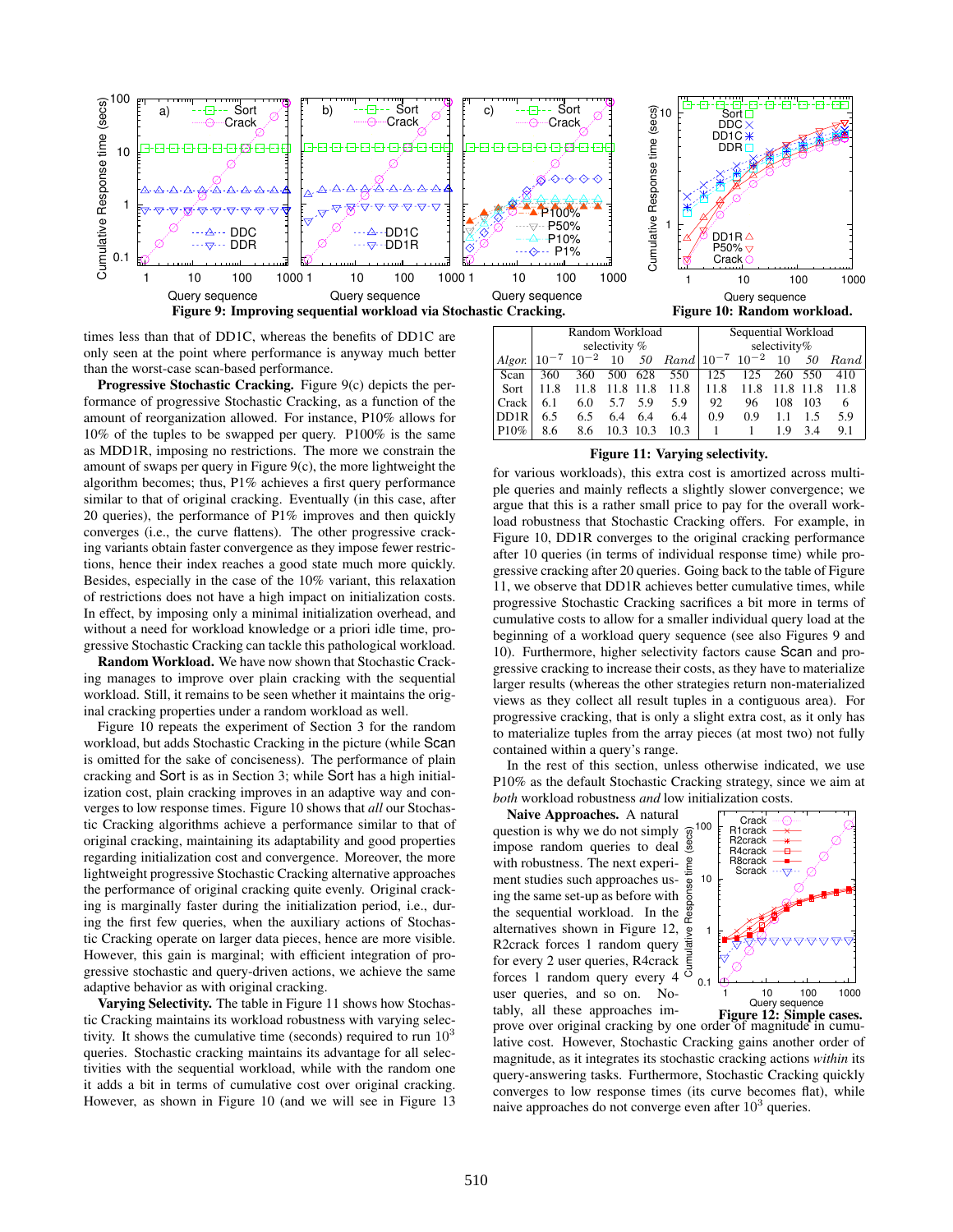

gorithms that integrate query-driven with random cracking actions, instead of independently introducing random cracks. This rationale is the same as that in original cracking: physical refinement is not an "afterthought", an action merely triggered by a query; it is *integrated* in the query processing operators and occurs on the fly.

Adaptive Indexing Hybrids. In recent work, cracking was extended with a partition/merge logic [19]. Therewith, a column is split into multiple pieces and each piece is cracked independently. Then, the relevant data for a query is merged out of all pieces.

These partition/merge-like algorithms improve over original cracking by allowing for better access patterns. However, as they are still based on what we call the blinkered querydriven philosophy of original cracking, they are also expected to suffer from the kind of workload robust-



ness problems that we have observed. Figure 14 demonstrates our claim, using the sequential workload. We use the Crack-Crack (AICC) and Crack-Sort (AICS) methods from [19]. They both fail to improve on their performance, as they blindly follow the workload. Besides, due to the extra merging overhead imposed by the sequential workload, AICC and AICS are both slightly slower than original cracking. In order to see the effect and application of Stochastic Cracking in this case as well, we implemented the basic stochastic cracking logic inside AICS and AICC, in the same way we did for DD1R. The same figure, above, shows the performance of AICS1R and AICC1R, namely our algorithms, which, in addition to the cracking and partition/merge logic, also incorporate DD1R-like stochastic cracking in one go during query processing. Both our stochastic cracking variants gracefully adapt to the Sequential Workload, quickly converging to low response times. Thereby, we demonstrate that the concept of stochastic cracking is directly applicable and useful to the core cracking routines, wherever these may be used.

Various Workloads. Next, we compare Stochastic Cracking against original cracking and full indexing (Sort) on a variety of workloads. Figure 13 shows the results with 4 of the workloads from Figure 7. Stochastic cracking performs robustly across the whole spectrum of workloads. On the other hand, original cracking fails in many cases; in half of the workloads, it loses the low initialization advantage over full indexing, and performs significantly worse than both Stochastic Cracking and full indexing over

queries are posed forces cracking on subsequent queries to deal with a large data area all over again. At the same time, for those workloads where original cracking does not fail, Stochastic Cracking follows a similar behavior and performance. Only for the random workload is original cracking marginally faster over Stochastic Cracking, gaining 1.4 seconds over the course of  $10<sup>4</sup>$  queries.

Updates. Figure 15 on the left shows the Stochastic Cracking performance under updates. Given that stochastic cracking maintains the core cracking architecture, the update techniques proposed in [17] apply here as well. Updates are marked and collected as *pending* updates



upon arrival. When a query *Q* requests values in a range where at least one pending update falls, then the qualifying updates for the given query are merged during cracking for *Q*. We use the Ripple algorithm [17] to minimize the cost of merging, i.e., reorganizing dense arrays in a column-store. The figure presents the performance with the Sequential workload when updates interleave with queries. We test a high-frequency update scenario where 10 random updates arrive every with 10 queries. Notably, Stochastic Cracking maintains its advantages and robust behavior, not being affected by updates. We obtained the same behavior with varying update frequency (as in [17]).

Stochastic Cracking on Real Workloads. In our next experiment, we test Stochastic Cracking on a SkyServer workload [25]. The SkyServer contains data from the astronomy domain and provides public database access to individual users and institutions. We used a 4 Terabyte SkyServer data set. To focus on the effect of the select operator, which matters for Stochastic Cracking, we filtered the selection predicates from queries and applied them in exactly the same chronological order in which they were posed in the system. Figure 16(b) depicts the exact workload pattern logged in the SkyServer for queries using the "right ascension" attribute of the "Photoobjall" table. The Photoobjall table contains 500 million tuples, and is one of the most commonly used ones. Overall, we observe that all users/institutions pose queries following nonrandom patterns. The queries focus in a specific area of the sky before moving on to a different area; the pattern combines features of the synthetic workloads we have studied. As with those workloads, here too, the fact that queries focus on one area at a time creates large unindexed areas. Figure 16(a) shows that plain crack-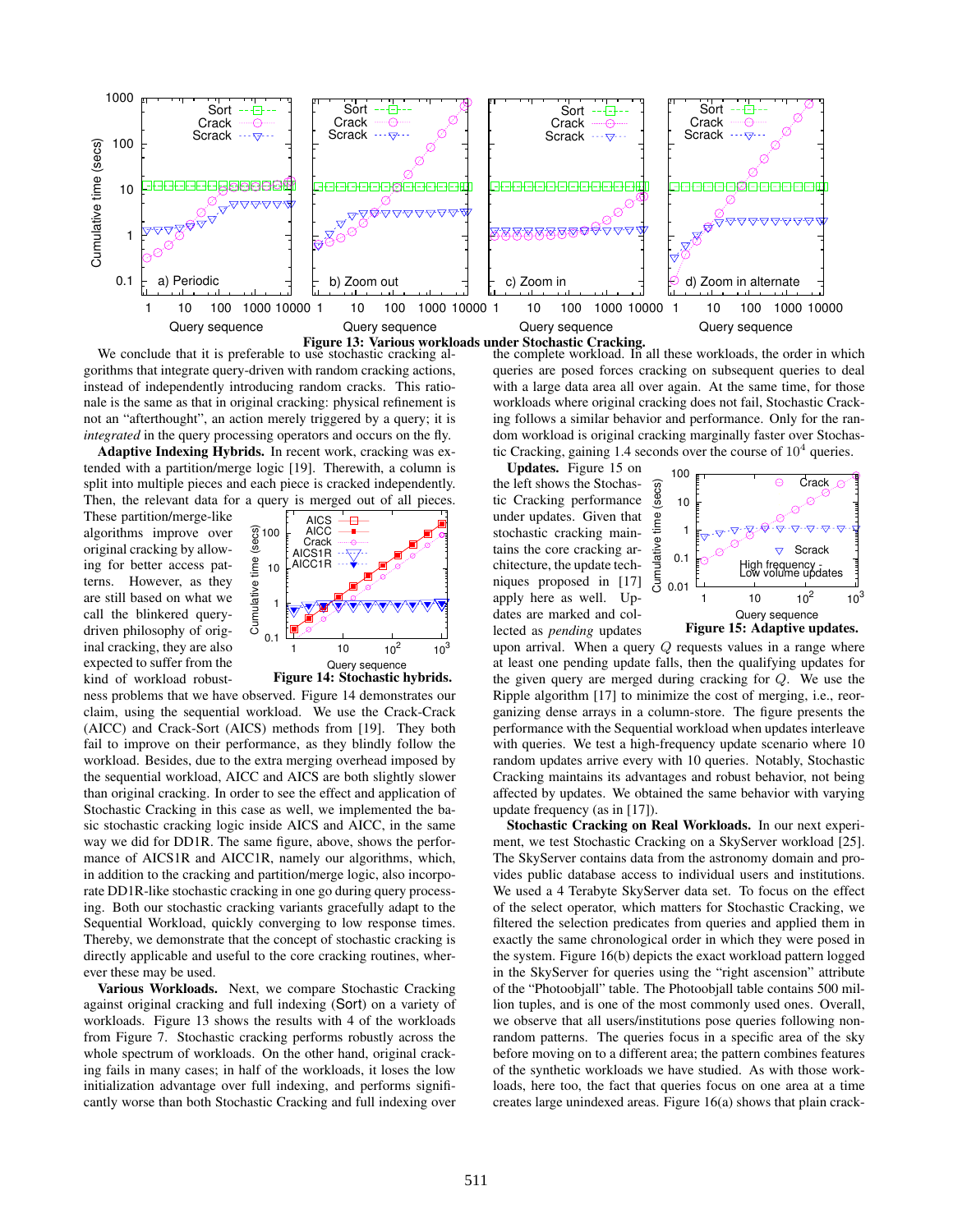

ing fails to provide robustness in this case as well, while Stochastic Cracking maintains robust performance throughout the query sequence; it answers all 160 thousand queries in only 25 seconds, while original cracking needs more than 2000 seconds (a full indexing approach needs 70 seconds, while a plain scan more than 8000 seconds). These results establish the advantage of Stochastic Cracking with a real workload.

Selective Stochastic Cracking. In our last experiment, we evaluate the potential of Selective Stochastic Cracking to further optimize Stochastic Cracking. Figure 17 presents the cumulative time to run  $10<sup>4</sup>$  queries under various workloads. It first shows results for the 4 workloads shown in Figure 13, and then for an additional set of extra workloads to cover all workloads defined in Figure 7. In addition to individual workload patterns, Figure 17 also depicts results for a Mixed workload representing a mixture of all workloads studied so far; it randomly switches between each workload in every 1000 queries. Furthermore, Figure 17 shows the performance on the SkyServer workload  $(1.6*10<sup>5</sup>$  queries). All Stochastic Cracking variants use MDD1R, which provides a good balance of initialization costs vs. cumulative run time performance.

First, we observe that Stochastic Cracking maintains its robust behavior across all new workloads. On the other hand, original cracking fails significantly with most of them, being two or more orders of magnitude slower than Stochastic Cracking. Original cracking behaves well only for the workloads that contain enough random elements by themselves; even then, its benefit over Stochastic Cracking is only 1 second over the course of  $10<sup>4</sup>$  queries.

Comparing Stochastic Cracking with its Selective variant, we observe that FiftyFifty behaves rather well in many scenarios, but still fails in some of them, i.e., it is not robust. This is due to the fact that it follows a query-driven logic with every second query; thus, it is vulnerable to patterns that happen to create big column pieces during (some of the) odd queries.

If we decrease the frequency with which we apply Stochastic Cracking, then the performance degrades even further. The table in Figure 18 demonstrates this effect on the SkyServer workload  $(1.6 * 10<sup>5</sup>$  queries). As we apply less Stochastic Cracking, Selective Stochastic Cracking becomes increasingly more likely to take bad decisions when applying original cracking. Thus, Continuous Stochastic Cracking  $(X=1)$  outperforms all its Selective variants, as consistently uses stochastic elements.

Coming back to Figure 17, we see that the FlipCoin strategy provides an overall robust solution, i.e., it does not fail in any of the workloads. By randomizing the decision on whether to apply Stochastic Cracking or not for every query, it avoids the deterministic bad access patterns that may appear with each workload. In the SkyServer workload, FlipCoin needed 35 seconds as opposed to 62 seconds for FiftyFifty. However, its performance remains at a disadvantage when compared to pure Stochastic Cracking (25 seconds). Again, this is due to the fact that FlipCoin may fall into

|    |                               | Cracking strategy (secs) |        |            |          |  |  |  |  |
|----|-------------------------------|--------------------------|--------|------------|----------|--|--|--|--|
|    | Workload                      | Crack                    | Scrack | FiftyFifty | FlipCoin |  |  |  |  |
|    | Periodic                      | 15.4                     | 5      | 8.4        | 6.9      |  |  |  |  |
|    | ZoomOut                       | 1019                     | 1.6    | 2          | 2        |  |  |  |  |
|    | ZoomIn                        | 7.2                      | 1.4    | 1.3        | 2        |  |  |  |  |
|    | ZoomInAlt                     | 1822                     | 1.8    | 916        | 1.2      |  |  |  |  |
|    | Random                        | 8.6                      | 10     | 9.5        | 9.4      |  |  |  |  |
|    | Skew                          | 7.6                      | 7.1    | 8.8        | 8.7      |  |  |  |  |
|    | SeqReverse                    | 2791                     | 1      | 1.8        | 1.6      |  |  |  |  |
|    | SeqZoomIn                     | 2.3                      | 1.2    | 1.9        | 1.2      |  |  |  |  |
|    | SeqRandom                     | 8.6                      | 9.6    | 7.8        | 9.2      |  |  |  |  |
|    | Sequential                    | 861                      | 0.4    | 1.6        | 2.4      |  |  |  |  |
| 0Κ | SeqZoomOut                    | 1215                     | 1.3    | 2          | 1.5      |  |  |  |  |
|    | <b>ZoomOutAlt</b>             | 920                      | 1.2    | 224        | 1.2      |  |  |  |  |
|    | SkewZoomOutAlt                | 1382                     | 1.1    | 1381       | 2.2      |  |  |  |  |
|    | Mixed                         | 331                      | 3.2    | 30.5       | 4.5      |  |  |  |  |
|    | SkyServer                     | 2274                     | 25     | 62         | 35       |  |  |  |  |
|    | Figure 17: Various workloads. |                          |        |            |          |  |  |  |  |

|           | Strategy, Cumulative time for $1.6 * 10^5$ queries (secs)    |                                                                          |    |    |     |     |  |  |
|-----------|--------------------------------------------------------------|--------------------------------------------------------------------------|----|----|-----|-----|--|--|
|           | Stochastic crack every $X$ queries, original crack otherwise |                                                                          |    |    |     |     |  |  |
|           |                                                              | Workload   X=1, (Scrack) $X=2$ , (Fifty Fifty) $X=4$ $X=8$ $X=16$ $X=32$ |    |    |     |     |  |  |
| SkyServer |                                                              | 62                                                                       | 65 | 97 | 153 | 239 |  |  |

Figure 18: Selective Stochastic Cracking with a varying period. bad access patterns (even if only a few), as it eschews stochastic operations where it should not. Thus, out of these two Selective Stochastic Cracking variants, neither the deterministic FiftyFifty, nor the probabilistic FlipCoin, manages to present an overall better

performance than pure Stochastic Cracking.

|           | Strategy, Cumulative time for $1.6 * 10^5$ queries (secs)  |     |     |     |      |      |  |  |
|-----------|------------------------------------------------------------|-----|-----|-----|------|------|--|--|
|           | Continuous monitoring: use stochastic crack in a piece $P$ |     |     |     |      |      |  |  |
|           | when $P.CrackCounter = X$ , otherwise original crack       |     |     |     |      |      |  |  |
| Workload  | $X=1$ , (Scrack) $X=5$ $X=10$ $X=50$ $X=100$ $X=500$       |     |     |     |      |      |  |  |
| SkyServer | 25.                                                        | 83. | 127 | 366 | 585. | 1316 |  |  |

### Figure 19: Selective Stochastic Cracking via monitoring.

Figure 19 shows how Selective Stochastic Cracking via monitoring behaves on the SkyServer workload. This approach treats each cracking piece *independently* and applies stochastic actions directly on problematic pieces; it can detect bad access patterns even if they occur on isolated pieces as opposed to the whole column. Similarly to what we observed for other Selective Cracking approaches, as we increase the monitoring threshold, i.e. the number of queries we allow to touch a piece until we trigger Stochastic Cracking therefor, the more performance degrades. Again, Continuous Stochastic Cracking, i.e., Stochastic Cracking applied with every access on a column piece, provides the best performance.

We also experimented with approaches that stop applying stochastic cracking when a piece becomes smaller than the L1 cache; it then resorts to original cracking. Such approaches turned out to create a significant overhead, i.e., performance 2-3 times slower than pure Stochastic Cracking across all workloads, except for the Random one where they improve by 10-20%. If we increase the piece size threshold, performance degrades further (cf. our earlier observations when varying the DDC piece threshold).

Summary. We have shown that original cracking relies on the randomness of the workloads to converge well. However, where the workload is non-random, cracking needs to introduce randomness on its own. Stochastic Cracking clearly improves over original cracking by being robust in workload changes while maintaining all original cracking features when it comes to adaptation. Furthermore, we have established that, given the unpredictability of dynamic workloads, there is no "royal road" to workload robustness, i.e., no easy way out of the necessity to apply stochastic cracking operations with *every single query*. This consistent strategy provides an overall robust behavior with non-random workloads, while raising only a minimal overhead with random ones.